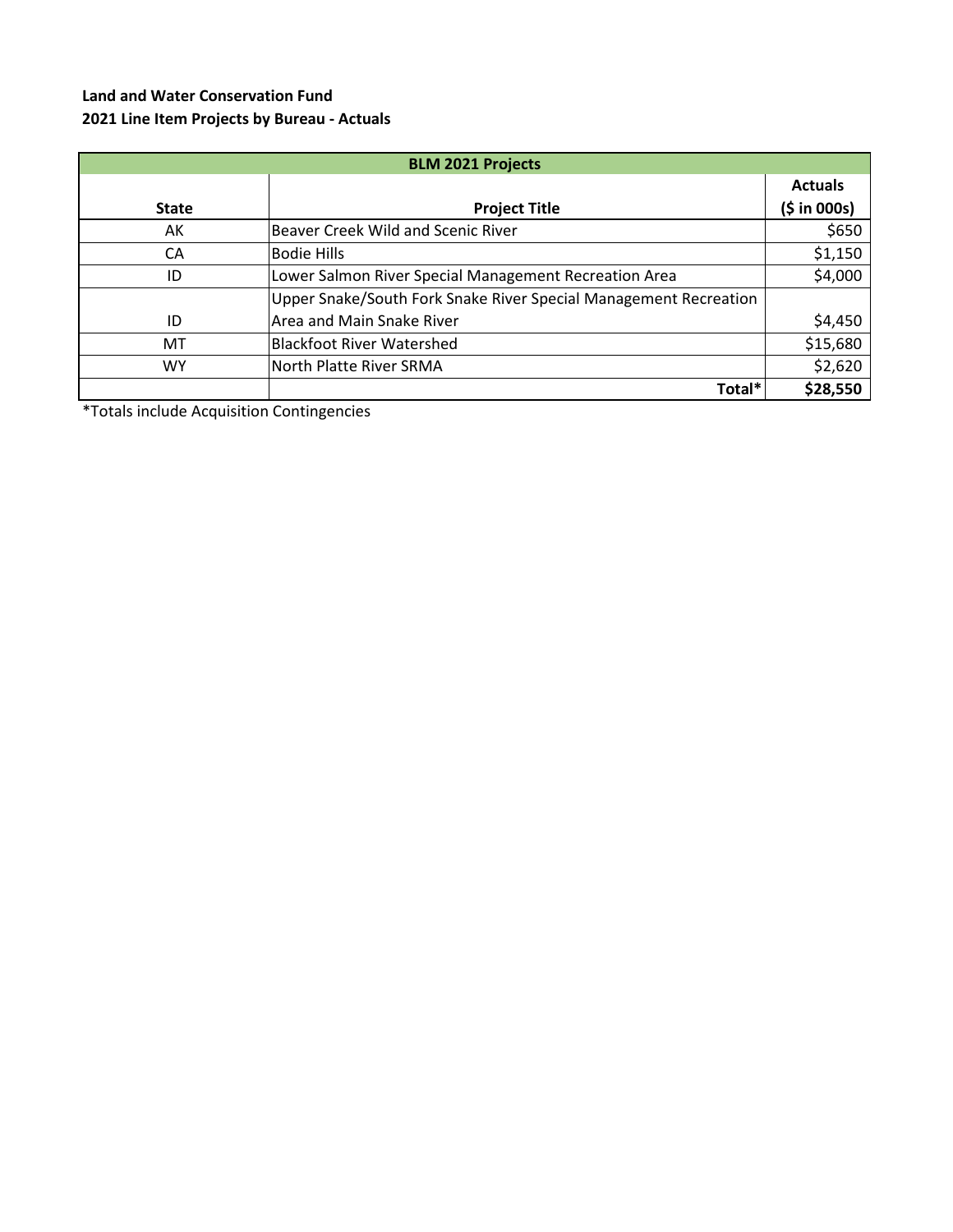| <b>FWS 2021 Projects</b> |                                                                      |                |  |  |
|--------------------------|----------------------------------------------------------------------|----------------|--|--|
|                          |                                                                      | <b>Actuals</b> |  |  |
| State(s)                 | <b>Project Title</b>                                                 | (5 in 000s)    |  |  |
| <b>AR</b>                | Cache River National Wildlife Refuge                                 | \$2,000        |  |  |
| AR                       | <b>Felsenthal National Wildlife Refuge</b>                           | \$2,000        |  |  |
| CA                       | Sacramento River National Wildlife Refuge                            | \$2,000        |  |  |
| CA                       | San Diego National Wildlife Refuge                                   | \$1,000        |  |  |
| CO/NM                    | San Luis Valley Conservation Area                                    | \$1,000        |  |  |
| CT/MA                    | Silvio O. Conte National Fish and Wildlife Refuge                    | \$2,750        |  |  |
| CT/MA/ME/NH/ NY/RI       | <b>Great Thicket National Wildlife Refuge</b>                        | \$1,750        |  |  |
| <b>FL</b>                | Everglades Headwaters National Wildlife Refuge and Conservation Area | \$2,000        |  |  |
| <b>FL</b>                | St. Marks National Wildlife Refuge                                   | \$2,300        |  |  |
| HI                       | Hakalua Forest National Wildlife Refuge                              | \$3,125        |  |  |
| IA/IL/ MN/WI             | Upper Mississippi River National Wildlife and Fish Refuge            | \$750          |  |  |
| IA/MN                    | Northern Tallgrass Prairie National Wildlife Refuge                  | \$500          |  |  |
| ID/UT/WY                 | <b>Bear River Watershed Conservation Area</b>                        | \$1,000        |  |  |
| IL/WI                    | Hackmatack National Wildlife Refuge                                  | \$500          |  |  |
| <b>KS</b>                | Flint Hills Legacy Conservation Area                                 | \$1,000        |  |  |
| KY                       | <b>Green River National Wildlife Refuge</b>                          | \$4,000        |  |  |
| LA                       | Bayou Sauvage National Wildlife Refuge                               | \$2,000        |  |  |
| <b>MO</b>                | Big Muddy National Fish and Wildlife Refuge                          | \$1,500        |  |  |
| MT                       | Montana National Wildlife Refuges and Conservation Areas             | \$2,000        |  |  |
| <b>NC</b>                | Alligator River National Wildlife Refuge                             | \$1,100        |  |  |
| ND/SD                    | Dakota Grassland Conservation Area                                   | \$4,000        |  |  |
| <b>NV</b>                | Stillwater National Wildlife Refuge                                  | \$3,000        |  |  |
| <b>TX</b>                | Balcones Canyonlands National Wildlife Refuge                        | \$2,100        |  |  |
| <b>TX</b>                | Laguna Atascosa National Wildlife Refuge                             | \$4,500        |  |  |
| WA                       | Turnbull National Wildlife Refuge                                    | \$1,500        |  |  |
| <b>WA</b>                | Willapa National Wildlife Refuge                                     | \$2,000        |  |  |
| WV                       | Canaan Valley National Wildlife Refuge                               | \$3,500        |  |  |
|                          | Total*                                                               | \$54,875       |  |  |

\*Totals include Acquisition Contingencies